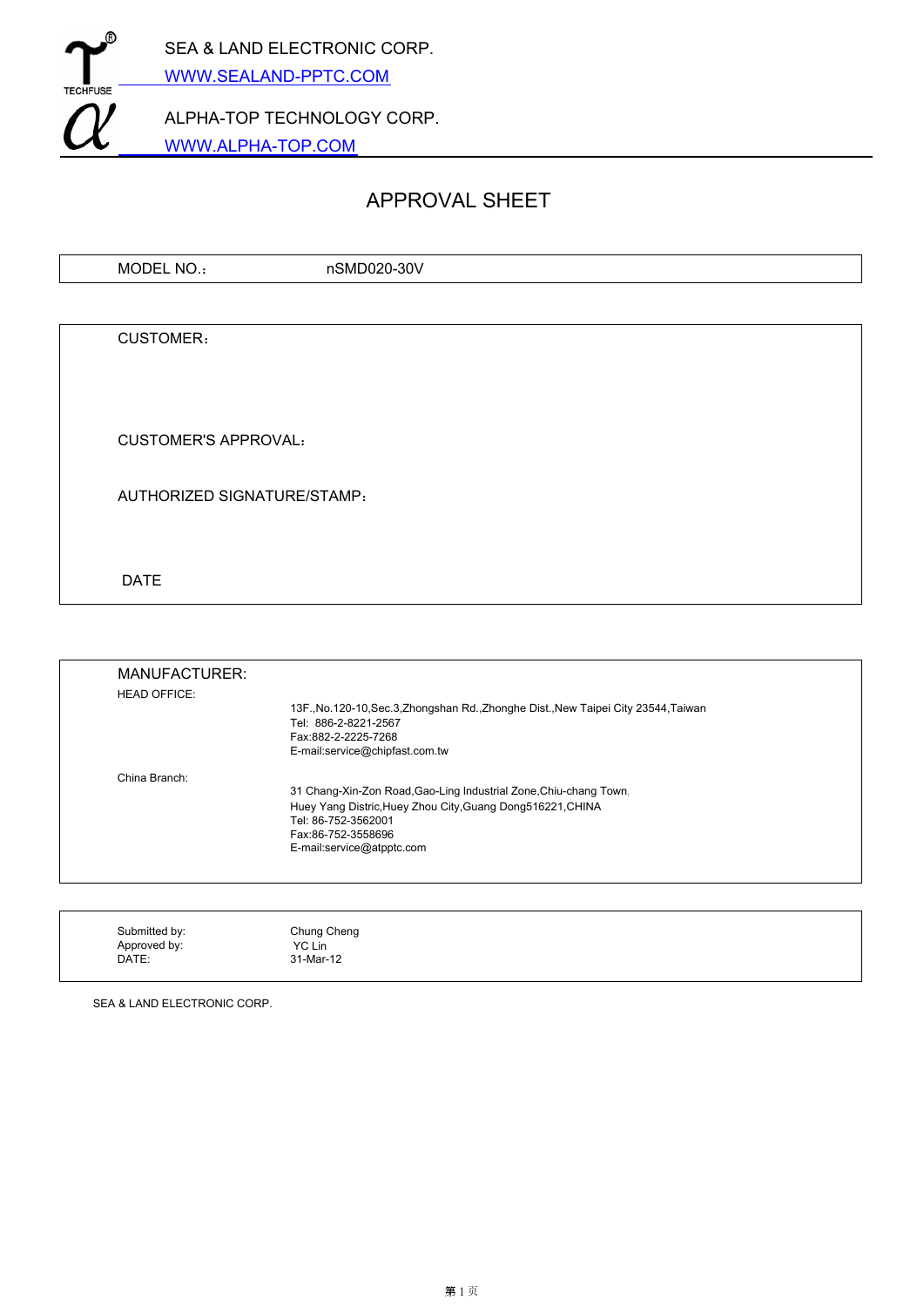

# nSMD020-30V

- 
- Size 3.2\*1.6 mm/0.12\*0.06 inch protected, including:
- 
- 

#### **Features Applications**

■ Surface Mount Devices **Almost anywhere there is a low voltage** ■ Lead free device **power supply**, up to 60V and a load to be ■ Surface Mount packaging ■ Computer mother board, Modem. USB hub for automated assembly ■ PDAs & Charger, Analog & digital line card

■ Digital cameras, Disk drivers, CD-ROMs,

**Alpha-Top (Sea&Land Alliance)** 

#### **Performance Specification**

|             |                                                                                                                   |            | $\bm{{\mathsf{V}}}_{\textsf{max}}$ | $I_{\text{max}}$ | hold  |       | $P_{d}$<br>$I_{\text{trip}}$ |         | <b>Maximum</b><br>Time To Trip | Resistance |       | Agency Approval |            |
|-------------|-------------------------------------------------------------------------------------------------------------------|------------|------------------------------------|------------------|-------|-------|------------------------------|---------|--------------------------------|------------|-------|-----------------|------------|
|             | <b>Model</b>                                                                                                      | Marking    |                                    |                  | @25°C | @25°C | Max.                         | Current | Time                           | $Ri_{min}$ | R1max | UL              | <b>TUV</b> |
|             |                                                                                                                   |            | (Vdc)                              | (A)              | (A)   | (A)   | (W)                          | (A)     | (Sec)                          | (Ω)        | (Ω)   |                 |            |
|             | nSMD020-30V                                                                                                       | $\alpha$ A | 30.0                               | 100              | 0.20  | 0.46  | 0.6                          | 8.00    | 0.08                           | 0.350      | 2.700 |                 |            |
|             | <b>Ihold</b> = Hold Current. Maximum current device will not trip in 25°C still air.                              |            |                                    |                  |       |       |                              |         |                                |            |       |                 |            |
| ltrip       | $=$ Trip Current. Minimum current at which the device will always trip in 25 $\degree$ C still air.               |            |                                    |                  |       |       |                              |         |                                |            |       |                 |            |
|             | <b>Vmax</b> = Maximum operating voltage device can withstand without damage at rated current (Imax).              |            |                                    |                  |       |       |                              |         |                                |            |       |                 |            |
| <b>Imax</b> | = Maximum fault current device can withstand without damage at rated voltage (Vmax).                              |            |                                    |                  |       |       |                              |         |                                |            |       |                 |            |
| Pd          | = Power dissipation when device is in the tripped state in $25^{\circ}$ C still air environment at rated voltage. |            |                                    |                  |       |       |                              |         |                                |            |       |                 |            |
|             | <b>Rimin/max</b> = Minimum/Maximum device resistance prior to tripping at $25^{\circ}$ C.                         |            |                                    |                  |       |       |                              |         |                                |            |       |                 |            |
|             | = Maximum device resistance is measured one hour post reflow.<br>$R1_{\text{max}}$                                |            |                                    |                  |       |       |                              |         |                                |            |       |                 |            |
|             | <b>CAUTION</b> : Operation beyond the specified ratings may result in damage and possible arcing and flame.       |            |                                    |                  |       |       |                              |         |                                |            |       |                 |            |

**EN14582** `

#### **Environmental Specifications**

| Test                                                                     | <b>Conditions</b>                            | Resistance change |
|--------------------------------------------------------------------------|----------------------------------------------|-------------------|
| Passive aging                                                            | $+85^{\circ}$ C. 1000 hrs.                   | $±5\%$ typical    |
| Humidity aging                                                           | +85°C, 85% R.H., 168 hours                   | ±5% typical       |
| Thermal shock                                                            | +85 $\degree$ C to -40 $\degree$ C, 20 times | ±33% typical      |
| Resistance to solvent                                                    | MIL-STD-202.Method 215                       | No change         |
| Vibration                                                                | MIL-STD-202.Method 201                       | No change         |
| Ambient operating conditions :                                           | - 40 °C to 85 °C                             |                   |
| Maximum surface temperature of the device in the tripped state is 125 °C |                                              |                   |

**Agency Approvals : UL pending**

**Regulation/Standard: 2002/95/EC**



### **Ihold Versus Temperature**

| Model       | Maximum ambient operating temperature $(T_{\text{mao}})$ vs. hold current $(I_{\text{hold}})$ |                 |      |      |      |                |                |      |      |  |
|-------------|-----------------------------------------------------------------------------------------------|-----------------|------|------|------|----------------|----------------|------|------|--|
|             | 40°C                                                                                          | $-20^{\circ}$ C | 0°C  | 25°C | 40°C | $50^{\circ}$ C | $60^{\circ}$ C | 70°C | 85°C |  |
| nSMD020-30V | U.J                                                                                           | ა.26            | 0.23 |      |      |                |                |      |      |  |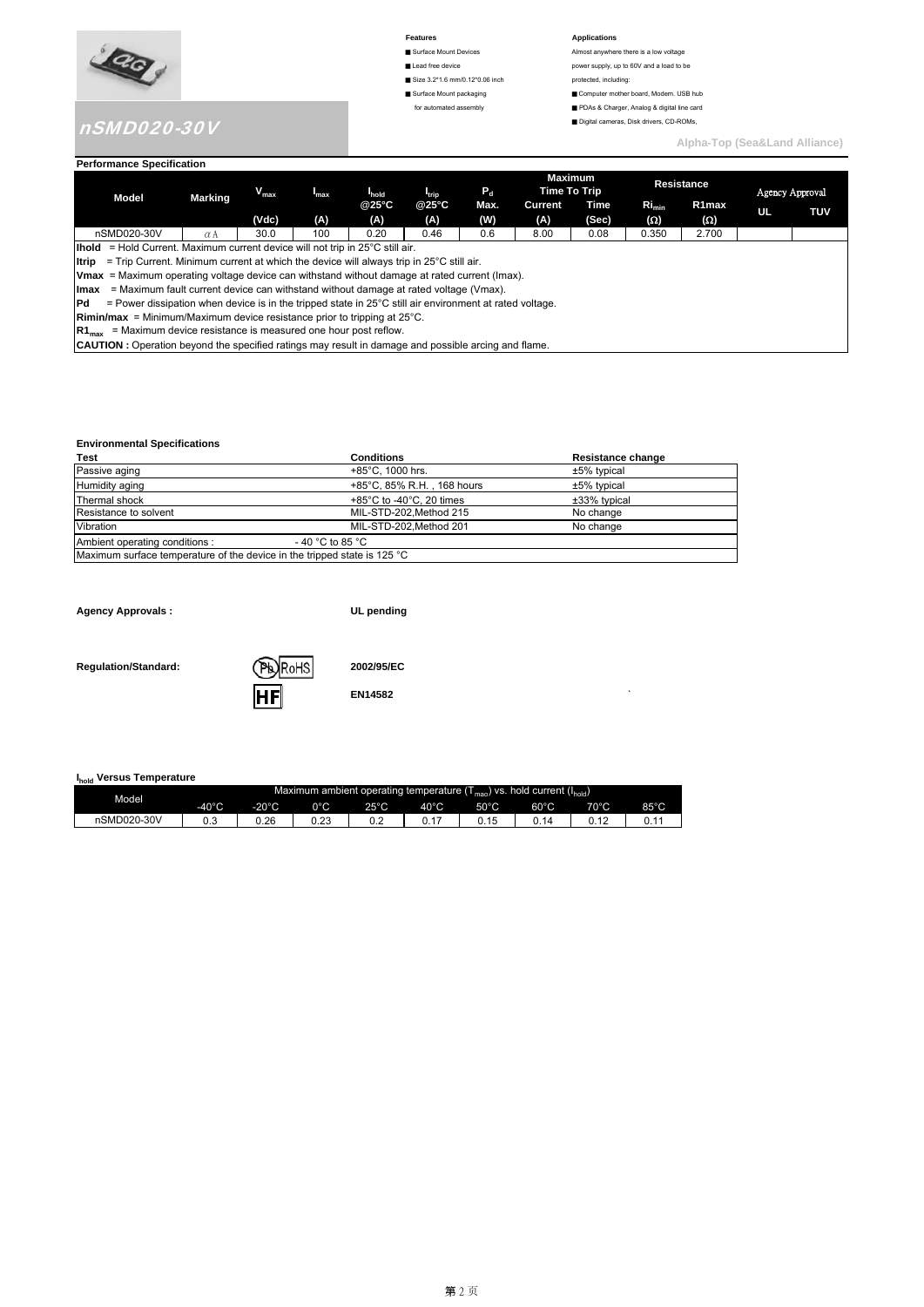## nSMD020-30V

**Alpha-Top (Sea&Land Alliance)** 

| (Unit:mm)<br><b>Construction And Dimension</b> |      |      |            |       |                   |             |        |        |
|------------------------------------------------|------|------|------------|-------|-------------------|-------------|--------|--------|
| Model                                          |      |      |            |       |                   |             |        |        |
|                                                | Min. | Max. | Min.       | Max.  | Min.              | Max.        | Min.   | Min.   |
| nSMD020-30V                                    | 3.00 | 3.50 | -<br>. .50 | . .80 | $\Lambda$<br>∪.π∪ | .00<br>ง.งบ | ∪. ı J | v. 1 v |



 $\alpha$  = Trademark A = Part identification

### **Dimensions & Marking Recommended Pad Layout (mm)**



**Termination Pad Characteristics** Terminal pad materials: Tin-plated Nickel-Copper<br>
Terminal pad solderability: Meets EIA specification F **Rework**

Meets EIA specification RS186-9E and ANSI/J-STD-002 Category 3.

Use standard industry practices, the removal device must be replaced with a fresh one.

#### **Thermal Derating Curve Typical Time-To-Trip At 25°C**





# WARNING:

· Use PPTC beyond the maximum ratings or improper use may result in device damage and possible electrical arcing and flame.

- PPTC are intended for protection against occasional over current or over temperature fault conditions and should not be used when repeated fault conditions or prolonged trip events are anticipated. Device performance can

Avoid impact PPTC device its thermal expansion like placed under pressure or installed in limited space.<br>• Contamination of the PPTC material with certain silicon based oils or some aggressive solvents can adversely impact

· Requests that customers comply with our recommended solder pad layouts and recommended reflow profile. Improper board layouts or reflow profile could negatively impact solderability performance of our devices.